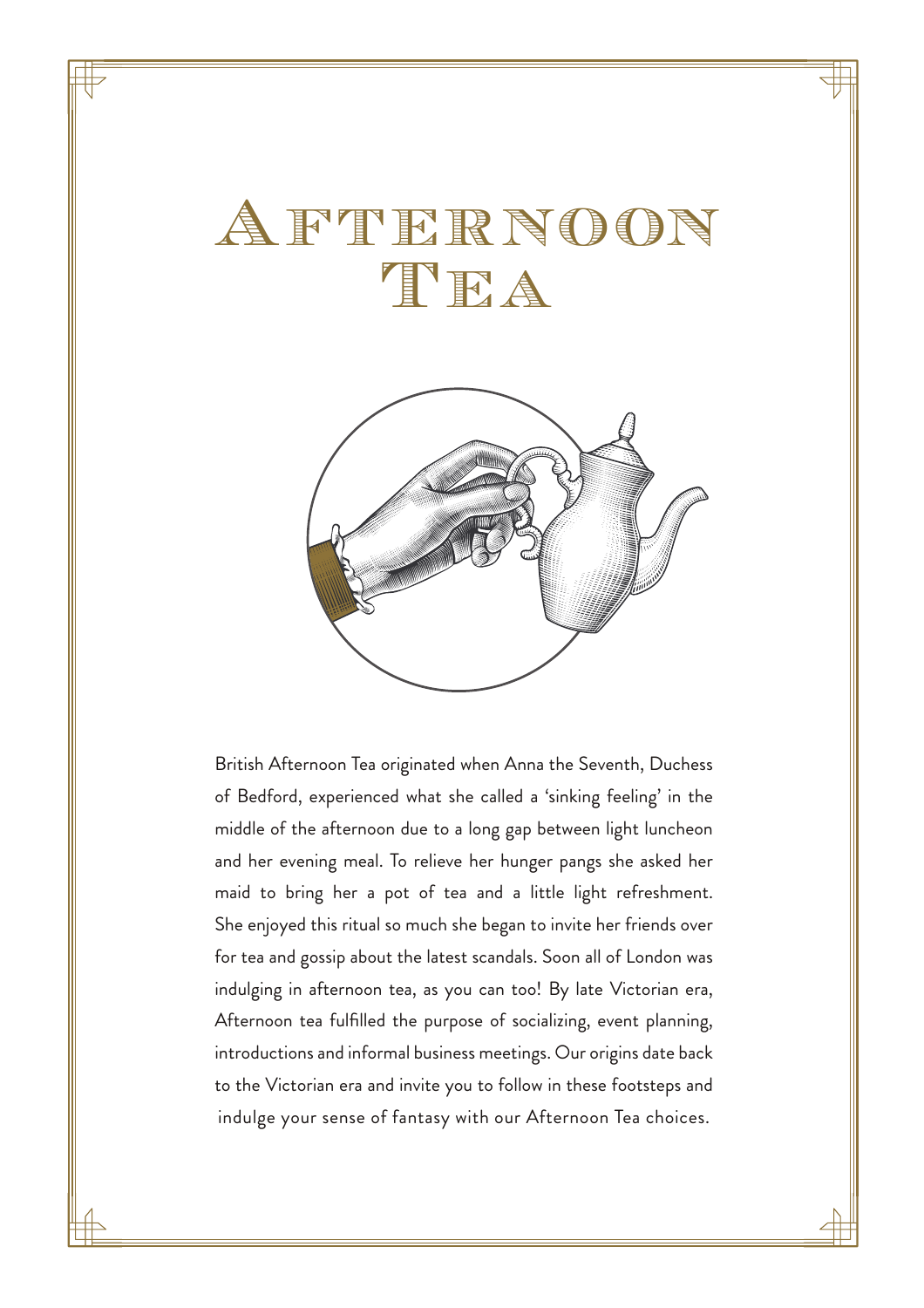# The Half Tea Set

*Cream Tea* 404 kcal *£9.50* 

• Two fruit scones served with clotted cream and strawberry jam

*Savoury Tea* 450kcal

#### *£14.50*

• A selection of sandwiches including; Majestic smoked salmon, cucumber and chive sour cream Wenslydale cheese and plum tomato Hens' egg and cress Coronation chicken beet wrap

> *Indulgent Tea* 620kcal *£14.50*

• Carrot cake, orange flower icing

• Chocolate opera gateaux and chocolate crackling

• Mango and passion fruit dacquoise

• Macaroons

*Served with choice of Taylors of Harrogate* tea or filter coffee

IF YOU HAVE A FOOD ALLERGY OR OTHER SPECIFIC DIETARY REQUIREMENT PLEASE ASK YOUR SERVER FOR OUR ALLERGEN INFORMATION ALL PRICES INCLUDE VAT AT THE CURRENT RATE. ABV'S ARE AVAILABLE PLEASE ASK ONE OF OUR TEAM FOR DETAILS. FOR THE FACTS WWW.DRINKAWARE.CO.UK A DISCRETIONARY 12.5% SERVICE CHARGE WILL BE ADDED TO THE BILL